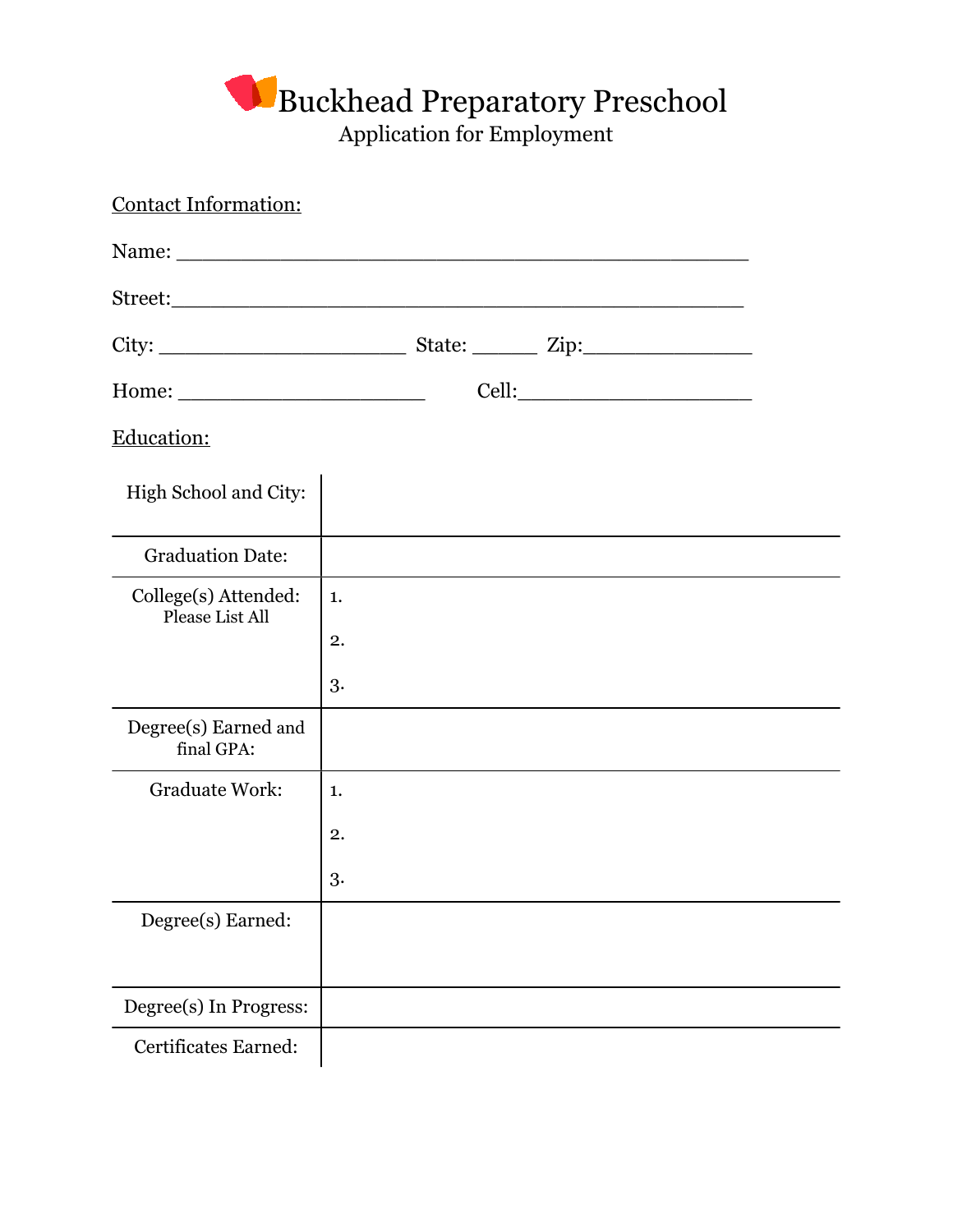Teaching/Childcare Experience: Please use the space available to describe any previous work experience in the fields of teaching, child care, child development, or related fields. Provide the employer/school name, your title, city and state, and a brief description of your *dayto-day* duties. You may continue on the reverse of this page, if necessary.

Other Work Experience: Please use the space available to describe all other work experience. Please provide the company name, your title, and city and state.